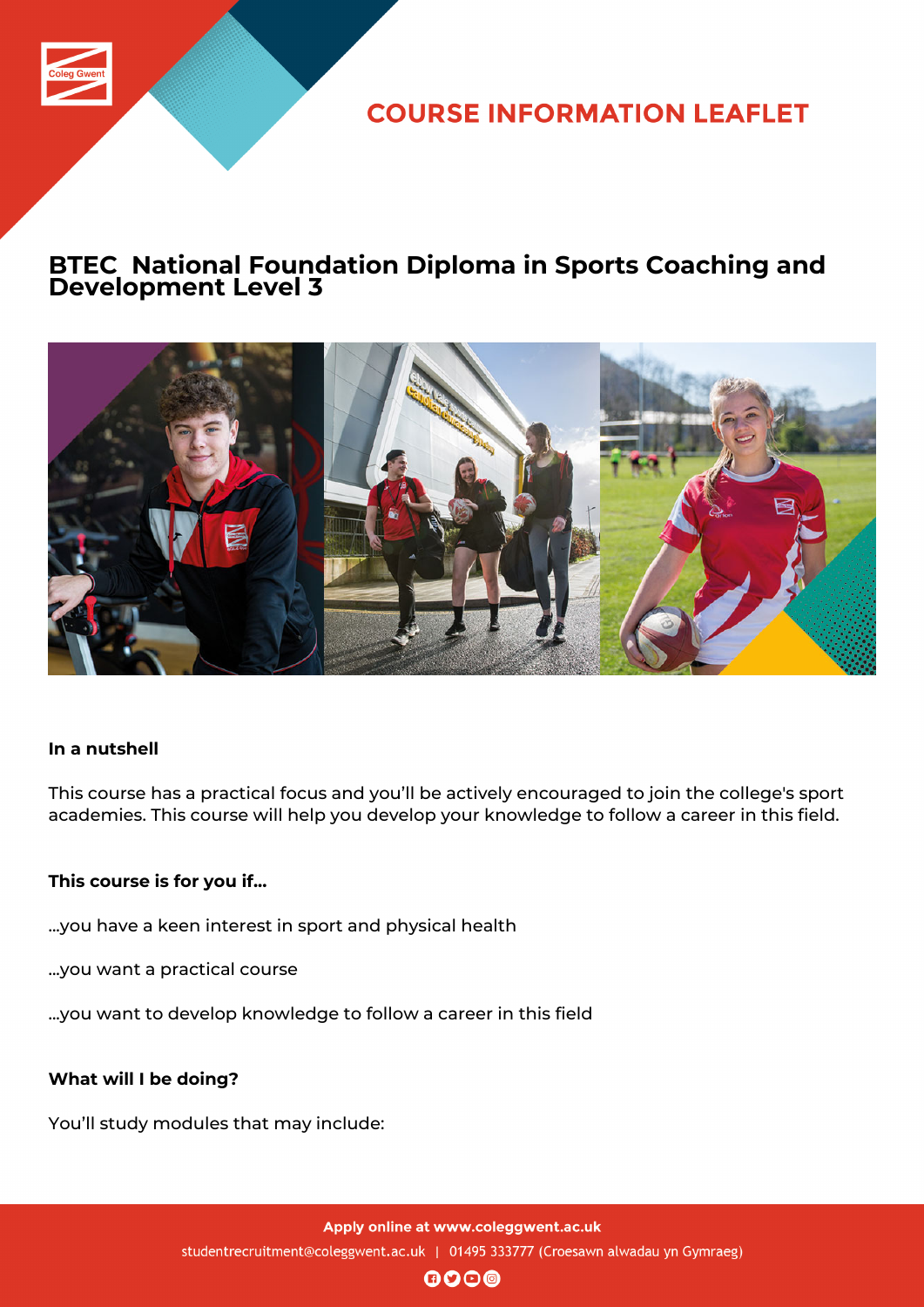# **COURSE INFORMATION LEAFLET**

Careers in the Sport and Active Leisure Industry Health, Wellbeing and Sport Developing Coaching Skills Applied Coaching Skills Research Project in Sport Sport Development Self-employment in Sport and Physical Activity Sports Psychology Nutrition for Physical Performance Anatomy and Physiology in Sport Sporting Injuries Fitness Testing Fitness Training Technical and Tactical Skills in Sport Rules, Regulations and Officiating in Sport Practical Sports Application Influence of Technology in Sport and Physical Activity Organising Events in Sport and Physical Activities Ethical and Current Issues in Sport Marketing Communications Corporate Social Responsibility in Sport

At our Torfaen Learning Zone & Bleanau Gwent Learning Zone Campuses, you'll also have the opportunity to study a Certificate in Sports Leadership and the Certificate in Fitness Instructing.

You'll be assessed through practical and written assignments, presentations, portfolio work and observation. On completion you'll achieve:

Level 3 Sports Coaching & Development Appropriate supporting qualifications to broaden your skill set and meet the needs of industry

Skills Activities

Maths and English (if you haven't achieved a Grade C or above at GCSE level)

### **[What is expected](http://www.coleggwent.ac.uk/index.php?option=com_content&view=article&id=2314) of me?**

To enrol, you'll need a minimum of 5 GCSEs Grade C or above to include either Maths/Maths Numeracy or English/Welsh First Language or an appropriate Level 2 Diploma qualification at

Apply online at www.coleggwent.ac.uk

studentrecruitment@coleggwent.ac.uk | 01495 333777 (Croesawn alwadau yn Gymraeg)